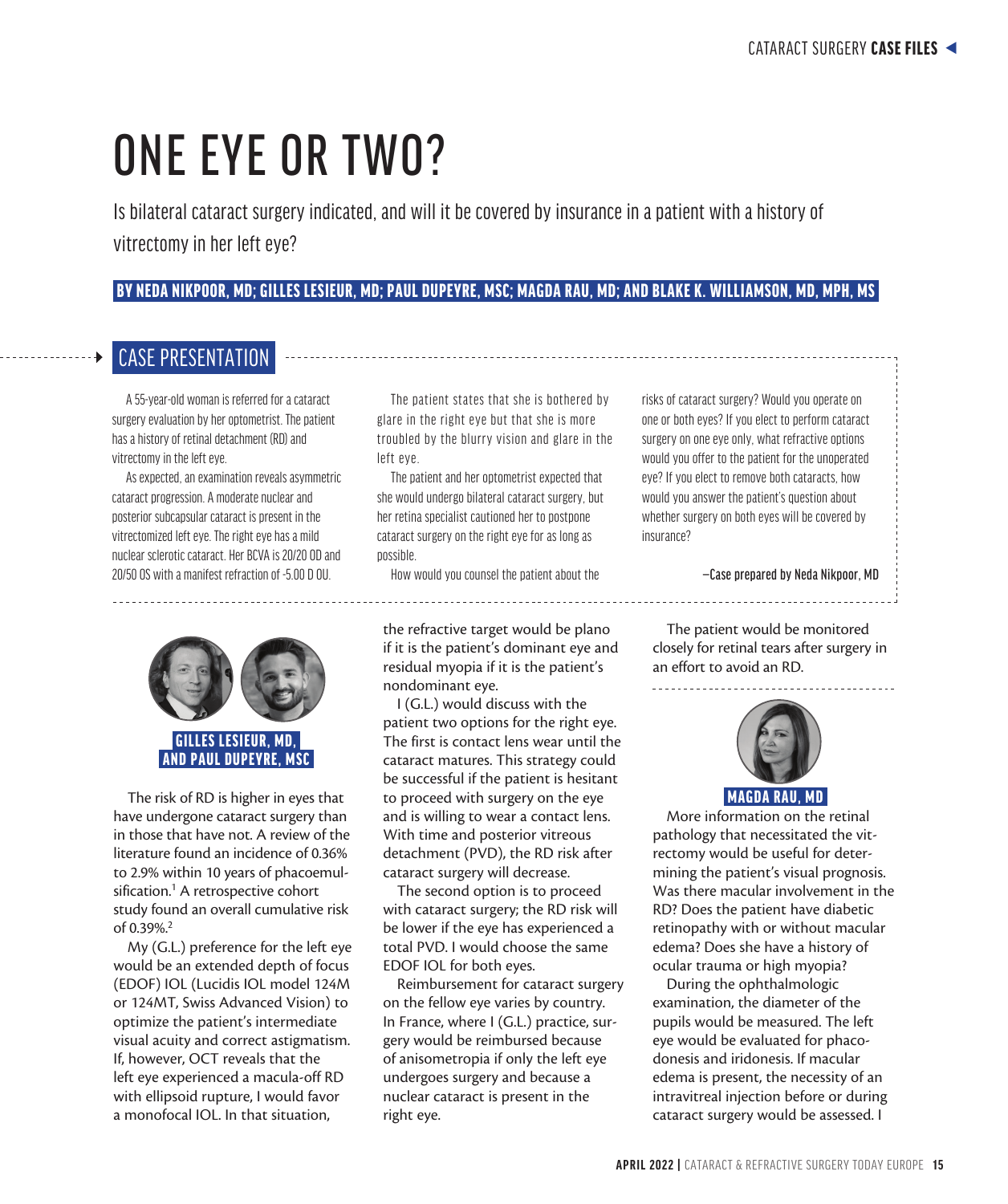would advise the patient that cataract surgery will improve the visual acuity of her left eye but that visual rehabilitation will be limited by her retinal comorbidities.

The risk of complications during and after cataract surgery increases after vitrectomy. Surgery may be complex owing to intraoperative variations in anterior chamber depth, poor pupillary dilation, damaged zonules, posterior synechiae, tears in the posterior capsule, a mobile lens-iris complex, and altered intraocular fluid dynamics. I would discuss these factors and the risks of tearing or rupturing the capsule during cataract surgery with the patient, and I would inform her that it could become necessary to perform IOL implantation as a second operation at a later date. After cataract surgery, the risk of capsular phimosis and IOL dislocation is higher in vitrectomized eyes. Additionally, IOL power calculations tend to be less predictable in vitrectomized eyes.<sup>3</sup> A recent retrospective study found hyperopic outcomes in vitrectomized eyes with all of the traditional and next-generation formulas evaluated except for the Kane formula.4

I would offer the patient delayed sequential bilateral cataract surgery, and I would operate on the vitrectomized left eye first. An aspheric IOL that filters blue light such as a Lentis LS-312Y (Teleon Surgical) or an EyeCee One Preloaded (Bausch + Lomb), both with C-loop haptics, would be my preference, but a three-piece IOL for implantation in the ciliary sulcus would be available as a backup. If the macula is stable and the patient desires spectacle independence, I would be comfortable offering a Tecnis Eyhance (Johnson & Johnson Vision), Lentis Quantum (Teleon Surgical), or Acunex Vario/Variomax (Teleon Surgical). I would avoid a plate-haptic lens because it might put stress on the zonules. I would also avoid a trifocal IOL because it requires

precise centration and it could reduce visibility during vitrectomy, should one be required in the right eye in the future. A capsular tension ring would be placed to stabilize the capsular bag. The IOL power calculation for the second eye would be adjusted based on the refractive outcome of the first eye.

In Germany, where I practice, insurance would cover cataract surgery on both eyes, but an outpatient clinic fee would be paid for only one eye if immediate sequential bilateral cataract surgery were performed.



This is an interesting situation and one that I encounter routinely. The patient might do well with an EDOF IOL in the vitrectomized eye, but my preference would be to implant an IOL that will transmit as much light as possible to the retina. I would favor a monofocal or toric IOL or possibly a Light Adjustable Lens (RxSight).

Because the contralateral eye does not yet have a visually significant cataract, insurance likely would not cover cataract surgery in the United States, where I practice. Moreover, the patient has minimal trouble with the vision in this eye other than glare. It is necessary, however, to address the patient's anisometropia. Glasses would be an inadequate solution. I would refer her to my practice's contact lens specialist. If the patient can tolerate a contact lens on this eye, I would expect her to do well. Contact lens intolerance would warrant a discussion with her retina specialist. If a thorough retinal examination rules out retinal pathology, I expect that she would do well with cataract surgery. Again, I would favor a monofocal lens, a toric lens, or a Light Adjustable Lens.

Detailed informed consent is required for cataract surgery on each eye. The patient should expect to wear reading glasses for near tasks. The signs and symptoms of retinal tears and RD should also be reviewed, and I would emphasize that she should contact her retina surgeon immediately if she experiences any of these signs or symptoms.



Whenever patients have high myopia, I explain to them that they are at increased risk of a retinal tear and RD during their lifetime. I also explain that studies have shown that individuals with a history of RD are at increased risk of experiencing an RD in the fellow eye.<sup>5</sup> I emphasized to the patient that these risks exist with or without cataract surgery but that the risk of a retinal break generally increases with cataract surgery.

A PVD had already occurred in the right eye, and I noted that the condition is thought to lower the risk of retinal breaks after cataract surgery. As part of the consultation, I described the signs and symptoms of a retinal tear and an RD, and I instructed her to call the office immediately if she noticed any of them regardless of when and whether she chose to undergo cataract surgery.

We also discussed anisometropia and the options for her right eye. I explained that, if she chose observation for the right eye, it was likely that spectacle correction would be insufficient and that a contact lens, laser vision correction, or an IOL would be required for binocular vision without anisometropia. I added that laser vision correction could limit her IOL choices in the future, and we discussed her mild contact lens intolerance. The